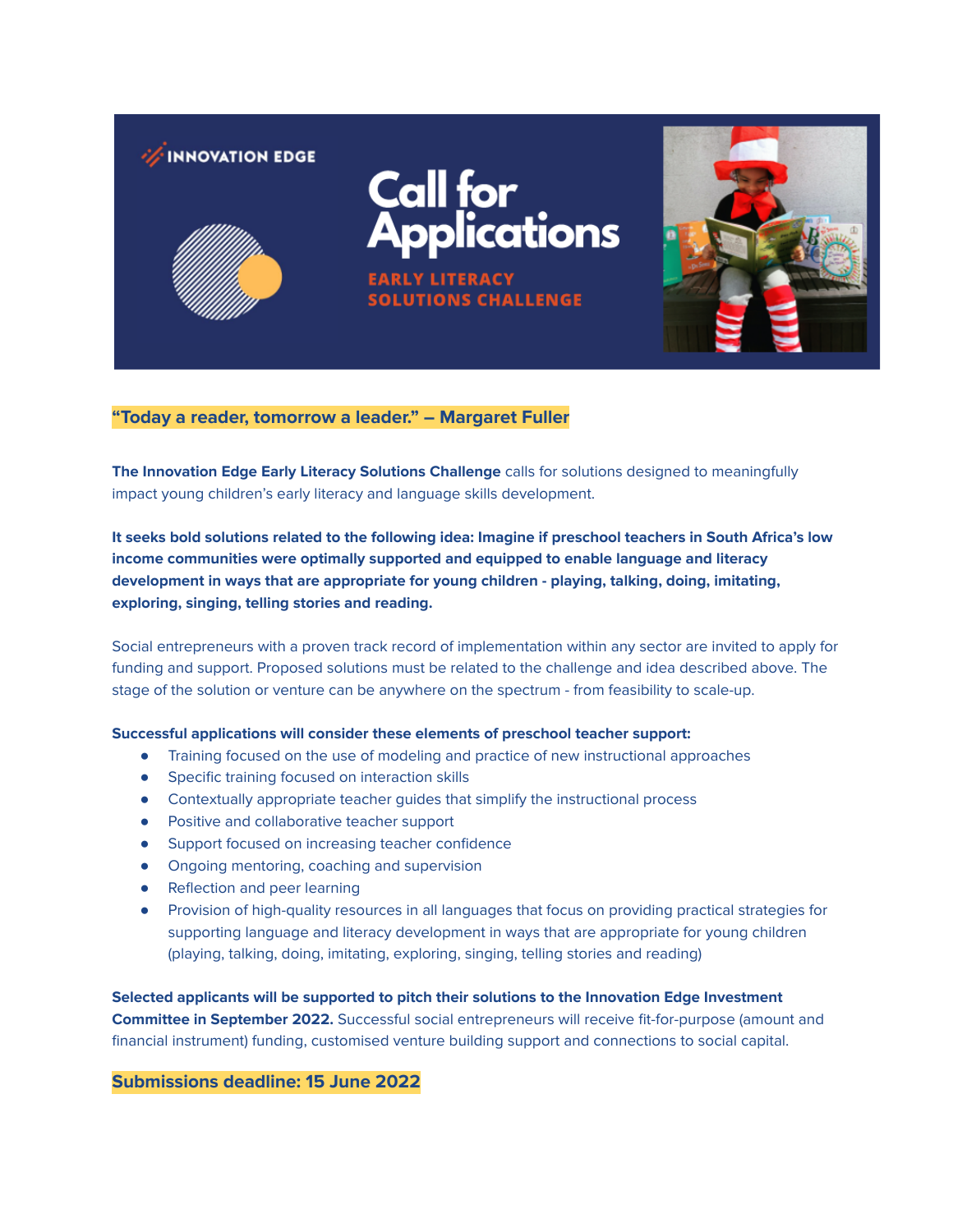# **CLICK HERE TO APPLY or go to: <https://innovationedge.org.za/apply-now/>**

#### **CONSIDERATION CRITERIA**

- The solution must be focused on supporting the Early Literacy and Language development teaching practices delivered by preschool teachers/ECD practitioners working with 4 to 6 year olds in Early Learning Programmes in low-income communities in South Africa.
- The solution must be context appropriate and can adopt either a low tech or a no tech approach.
- Solutions must be at the stage of feasibility testing; or prototyping and market testing; or transitioning to scale. We do not accept ventures in the ideation phase.
- The applicant must have evidenced early traction either in the early childhood sector or a similar adjacent sector.
- The applicant must be in a position to evidence future sustainability and growth beyond investment from Innovation Edge.
- The applicant must have a deep understanding of the problem and have been proactive in identifying possible solutions.

# **PROMPTS TO CONSIDER**

## **The Problem**

**The [Thrive](https://www.thrivebyfive.co.za/) by Five Index 2021** found that almost half (49%) of 4 to 5 year old children from SA's poorest households are falling behind in meeting the required standards in the area of **[Emergent](https://www.thrivebyfive.co.za/wp-content/uploads/2022/04/ActionBriefEmergentLanguageAndLiteracy.pdf) Literacy and [Language.](https://www.thrivebyfive.co.za/wp-content/uploads/2022/04/ActionBriefEmergentLanguageAndLiteracy.pdf)** And these are children who are attending early learning programmes.

Research has shown that children who have poorly developed language and early literacy skills when they begin school are more likely to struggle to learn to read and write. Language and literacy are gateways to learning across all subjects, to completing school and making a positive contribution to society. Language is also a fundamental part of social interaction and strong relationships, and therefore of socioemotional wellbeing.

**The Early Emergent [Language](https://www.thrivebyfive.co.za/wp-content/uploads/2022/04/ActionBriefEmergentLanguageAndLiteracy.pdf) and Literacy Thrive by Five Action Brief** places an emphasis on teaching practices. The author reminds us that early years teachers are often underqualified, under-resourced and that initial teacher training does not include a focus on language and early literacy.

### **How might your solution draw on the evidence of what works best?**

- Training should include high-quality resources in all languages and should focus on providing practical strategies for supporting language and literacy development in ways that are appropriate for young children (playing, talking, doing, imitating, exploring, singing, telling stories and reading).
- Children learn best in their mother tongue and books in African languages are not easily available or affordable.
- Training and qualifications alone have limited impact on continuing improvement, whereas mentoring and supervision have been shown to have a significant impact on improving the quality of services.
- Field-based/on-site consultation is a key component of quality improvement, as it provides ECD staff with opportunities to receive feedback on their practices. However, challenges with effective delivery, including the capacity of supervisors and trainers, commitment, and cost are noted.